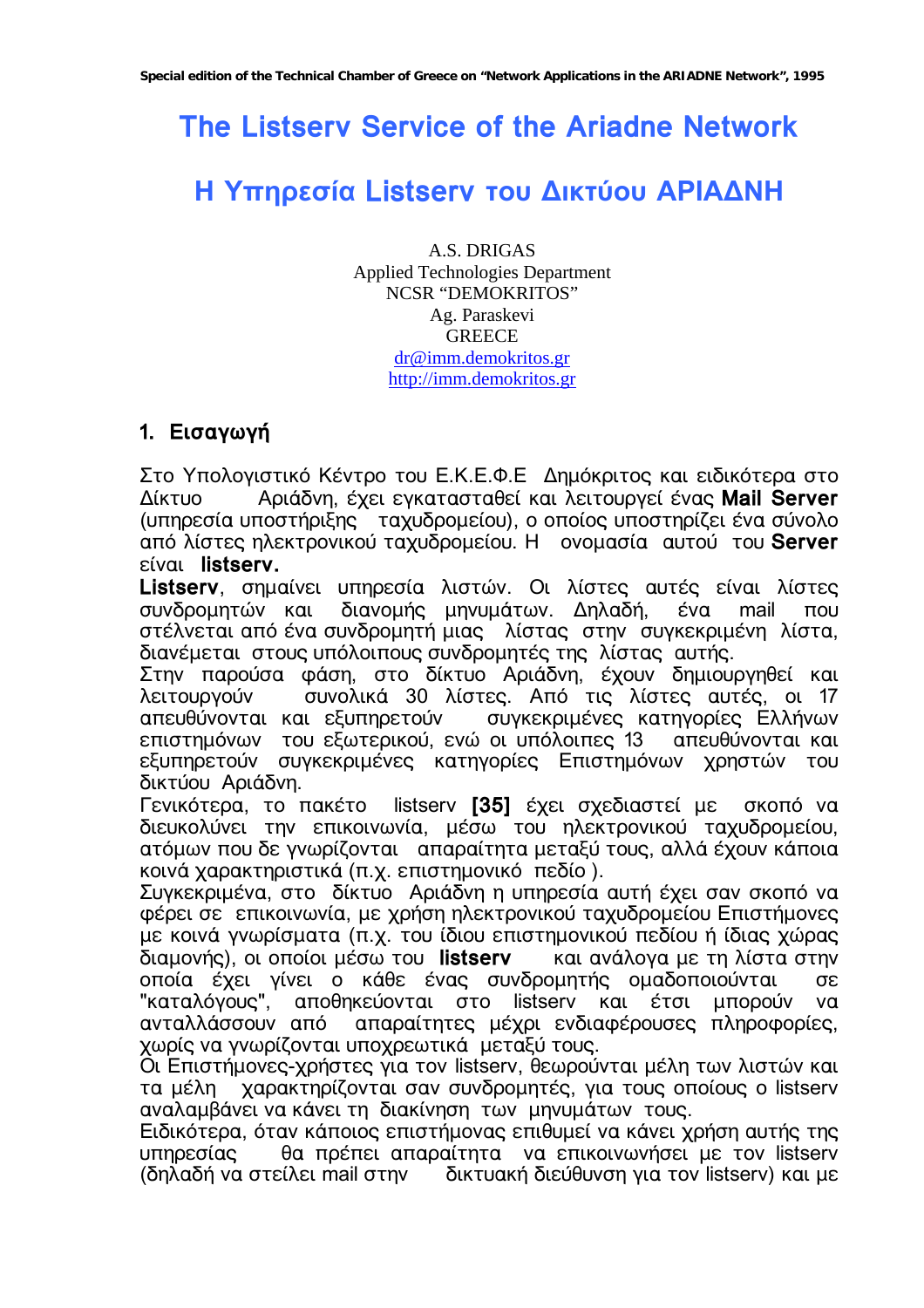ειδικές εντολές (commands) να ζητήσει να γίνει συνδρομητής σε μια ή περισσότερες από τις λίστες που λειτουργούν στο listserv. Πριν από αυτό βέβαια ο υποψήφιος συνδρομητής θα πρέπει να έχει στείλει την κατάλληλη εντολή στο listserv, έτσι ώστε από την αντίστοιχη απάντηση να γνωρίζει τις συγκεκριμένες λίστες που υπάρχουν και λειτουργούν. Συνοψίζοντας, αναφέρουμε ότι τα οπαραίτητα στοιχεία που πρέπει να γνωρίζει ο χρήστης για αυτήν την υπηρεσία είναι:

**a. Η internet [6], [7] δικτυακή διεύθυνση για τον listserv:** Στο δίκτυο Aριάδνη είναι listserv@leon.nrcps.ariadne-t.gr.

**β. Οι εντολές του πακέτου listserv:** Τις εντολές αυτές μπορεί ο χρήστης να τις δει, στέλνοντας mail από το σύστημα που έχει πρόσβαση στην διεύθυνση του δικτύου για τον listserv και δίνοντας στην περιοχή TOU "message body " την εντολή HELP.

**γ. Η ονομασία που αντιστοιχεί σε κάθε λίστα:** Ειδικότερα κάθε mailing list, που λειτουργεί στο listserv για την εξυπηρέτηση των χρηστών έχει μία ονομασία ανάλογη με την κατηγορία επιστημόνων που αναφέρεται. Για παράδειγμα η ονομασία AR COMPUTER.SCIENCE αναφέρεται στους χρήστες του δικτύου Αριάδνη που ασχολούνται με την επιστήμη των υπολογιστών. Τα ονόματα των λιστών χρησιμοποιούνται μόνον στις εντολές του listserv και απαραίτητα με κεφαλαία γράμματα.

**δ. Η ειδική δικτυακή διεύθυνση της λίστας:** Αυτή αντιστοιχεί σε μία λίστα και χρησιμοποιείται όταν ο χρήστης, που είναι ήδη συνδρομητής, θέλει να επικοινωνήσει με τη συγκεκριμένη λίστα για να διανεμηθεί το mail του στους υπόλοιπους συνδρομητές της λίστας αυτής. Ο χρήστης στέλνοντας με mail την εντολή LISTS στον listserv, μπορεί να ενημερωθεί για τις διευθύνσεις αυτές καθώς και για τα ονόματα των λιστών που βρίσκονται σε λειτουργία.

# 2. Υπηρεσίες που παρέχει το σύστημα Listserv

### **2.1. ≈"Í·Ù‹ÛÙ·ÛÁ Mailing Lists**

Oι Mailing Lists μπορεί να ανήκουν στις εξής κατηγορίες:

**a. Public Mailing Lists :** Είναι λίστες στις οποίες γίνεται κάποιος χρήστης - συνδρομητής χωρίς να χρειάζεται έγκριση από τον Owner της λίστας. Στις λίστες αυτές εφ'όσον κάποιος συνδρομητής στείλει μήνυμα στη λίστα το μήνυμα αυτό θα διακινηθεί στους υπόλοιπους συνδρομητές χωρίς να χρειαστεί έγκριση από τον Owner της λίστας. Για την εγκατάσταση των λιστών αυτών θα πρέπει να ενημερωθεί το Configuration File του συστήματος με την εξής εντολή:

### **list list alias(name) email-addr owner\_addre password cmd-lineoption**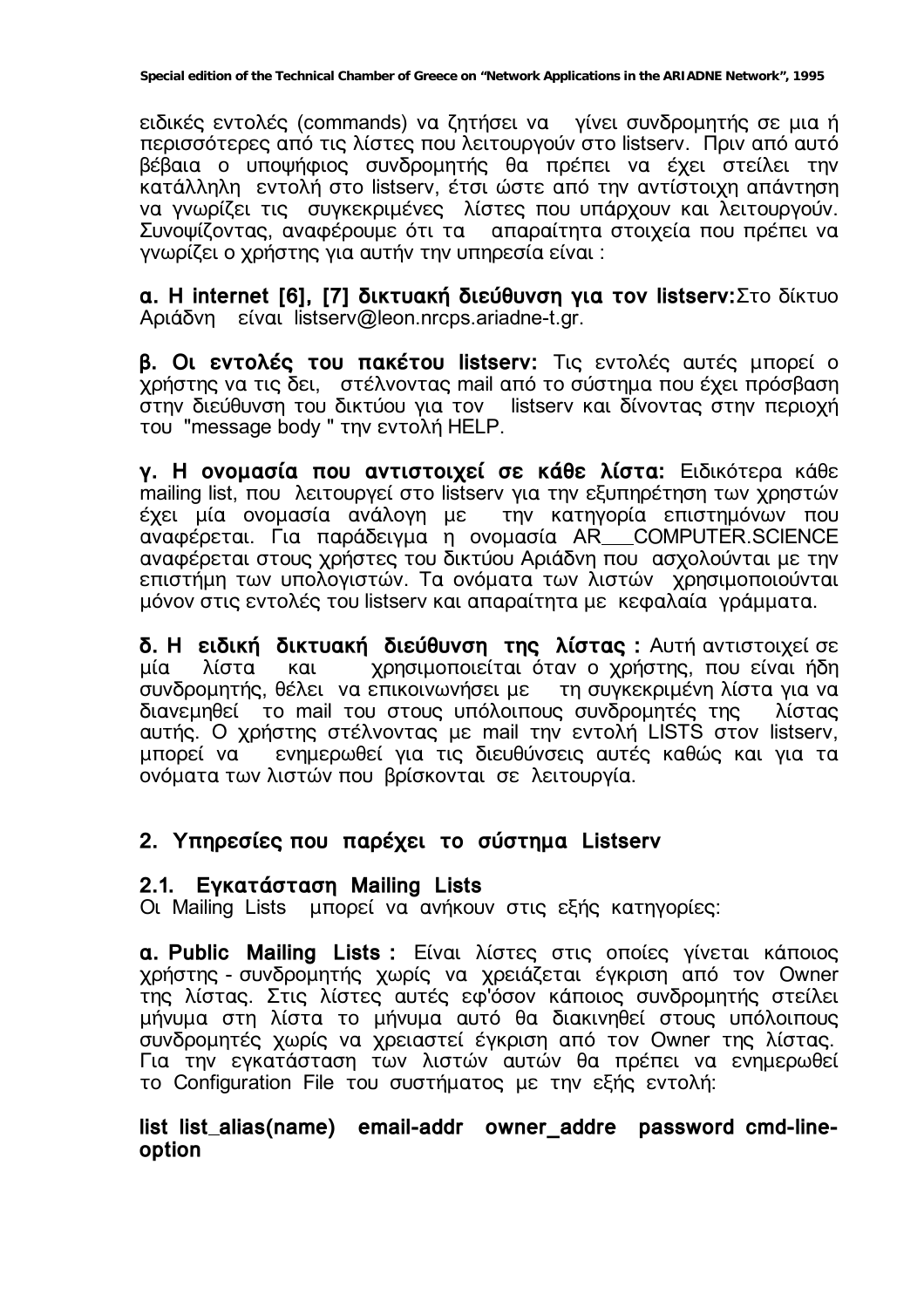Επίσης θα πρέπει να οριστεί η λίστα σαν alias στο File aliases που /etc/aliases  $n$ /usr/lib/aliases βρίσκεται στην περιοχή ń /usr/ucblib/aliases ως εξής:

### list\_alias(name): "| /usr/server/catmail -L LIST\_ALIAS(NAME) -f "

**β. Private Mailing Lists:** Είναι λίστες στις οποίες γίνεται κάποιος χρήστης - συνδρομητής σε συνάρτηση με την έγκριση που θα σταλεί από τον Owner της λίστας. Δηλαδή ο χρήστης στέλνει στον Listserv συνδρομή, το σύστημα στην συνέχεια ενημερώνει τον Owner λίστας και ο Owner κατόπιν στέλνει μήνυμα έγκρισης ή **TNC** απόρριψης στον Listserv για πραγματοποίηση ή όχι της συνδρομής. Εφ'όσον ο Owner εγκρίνει τη συνδρομή μπορούν να διακινούνται στη λίστα μηνύματα από συνδρομητές χωρίς περαιτέρω έγκριση. Όπως και στην Public Mailing List έτσι και στην Private για την εγκατάστασή της στο σύστημα θα πρέπει να ενημερωθεί το Configuration File του συστήματος με τα εξής:

#### list list alias(name) email-addr owner addre password cmd-lineoption

Επίσης πρέπει να οριστεί η λίστα σαν Private στην εντολή server (εντολή που χρειάζεται για να οριστεί ο server) του Configuration File kal σαν alias στο File aliases που βρίσκεται στην περιοχή /usr/aliases ή /usr/lib/aliases ή /usr/ucblib/aliases ως εξής:

### list\_alias(name): "| /usr/server/catmail -L LIST\_ALIAS(NAME) -f "

γ. Peer Mailing Lists: Στην περίπτωση αυτή δίνεται η δυνατότητα, με σωστό Configuration, παράλληλης εξυπηρέτησης λιστών που είναι εγκατεστημένες σε διαφορετικά συστήματα. Στα συστήματα αυτά θα πρέπει να είναι εγκατεστημένο το σύστημα Listserv και οι λίστες που εξυπηρετούνται παράλληλα να έχουν και στα δύο συστήματα την ίδια ονομασία. Τα συστήματα αυτά μπορεί να είναι ζευγάρι ενός Local Host kat Remote Host.

Για παράδειγμα αν κάποιος συνδρομητής από τον Local Host (host1) στείλει μήνυμα στη λίστα που είναι κοινή στα δύο συστήματα, τότε σύστημα Listserv θα διανείμει το mail στους υπόλοιπους TO συνδρομητές της λίστας και παράλληλα στείλει  $\theta\alpha$ αντίγραφο του Remote Host (host2). Στη συνέχεια ο  $\sigma$ TNV ανάλογη λίστα Remote Host (host2) θα διανείμει με τη σειρά του το μήνυμα στους συνδρομητές της λίστας που έλαβε το μήνυμα.

Για την εγκατάσταση δύο Peer Mailing Lists, για παράδειγμα της a@host1 και της b@host2, ενεργοποιείται το Script Peer και πρέπει από τον Manager του Local Host (host1) συστήματος να δοθεί η εντολή:

#### peer a b b@host2 listserv@host2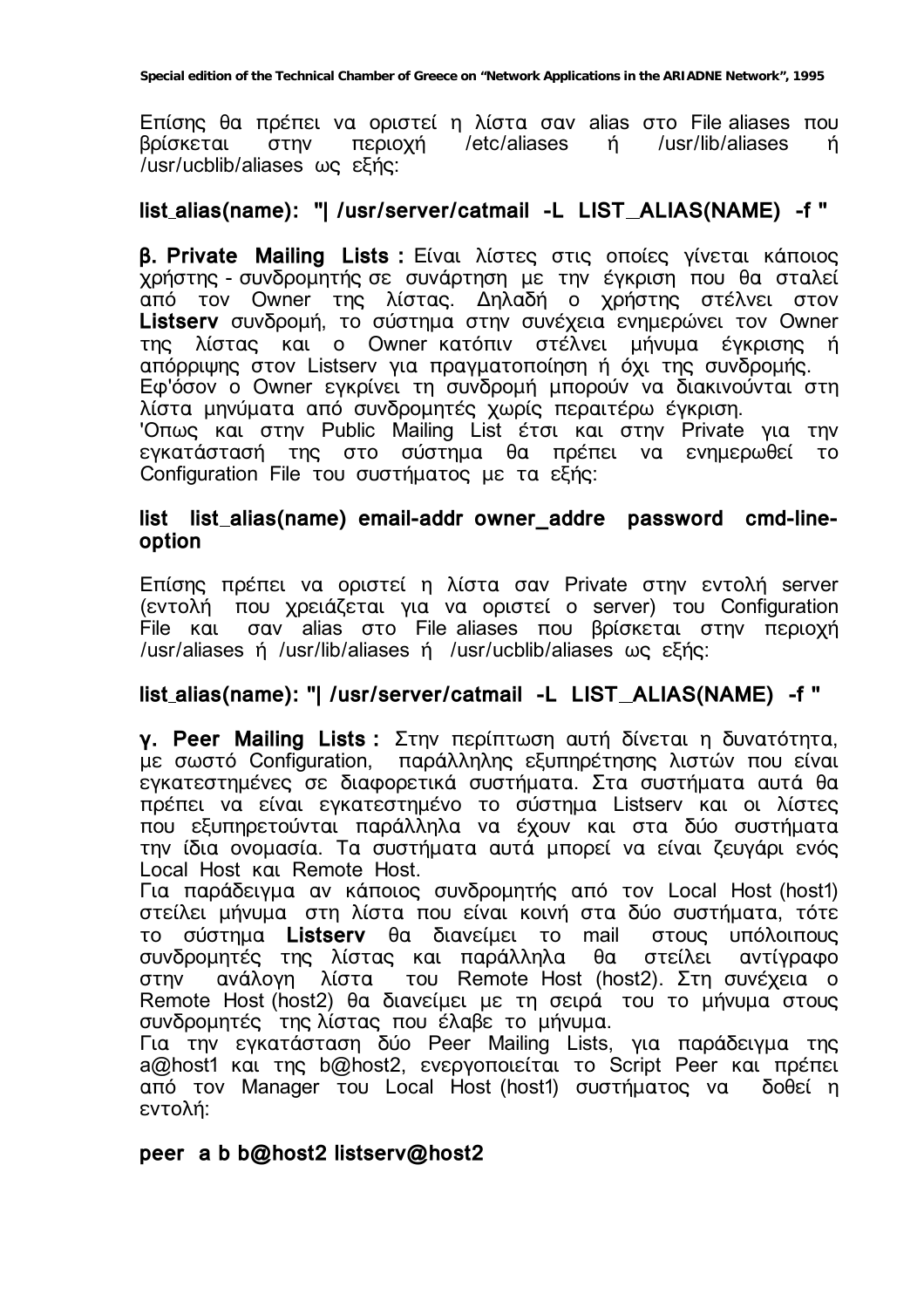O Manager του Remote Host (host2) πρέπει με τη σειρά του να δώσει την εξής εντολή:

### peer b a a@host1 listserv@host1

Γενικότερα οι Peer Lists δεν είναι απλοί συνδρομητές. Μετά την εκτέλεση του Script Peer η διεύθυνση της peer list φορτώνεται στο apxeio /usr/server/lists/\*/.peer.

δ. Moderated Mailing Lists: Το σύστημα Listserv υποστηρίζει και Moderated Lists. Γενικά σε μία λίστα (όταν είναι ορισμένη Public, Private και Peer) όταν δέχεται μήνυμα από κάποιο συνδρομητή φορτώνεται **TO** αρχείο mail που βρίσκεται στην περιοχή /usr/server/lists/\*/mail (όπου \* είναι κάθε φορά το directory που ανήκει κάθε λίστα και είναι πάντοτε ορισμένο με Κεφαλαίους  $\sigma$ <sub>E</sub> γαρακτήρες).

Στην περίπτωση όμως των Moderated Lists το μήνυμα που λαμβάνει η λίστα φορτώνεται στο αρχείο moderated που βρίσκεται στην περιοχή /usr/server/lists/\*/moderated.

Εδώ το σύστημα απαιτεί έγκριση από τον Owner της λίστας για να διανείμει το μήνυμα. Έτσι κάθε φορά που κάποιο νέο μήνυμα φτάνει σε μία Moderated List ένα αντίγραφό του στέλνεται στον Owner της λίστας με οδηγίες για έγκριση του μηνύματος καθώς και οδηγίες για απόρριψη αυτού.

Εφ'όσον ο Owner της λίστας εγκρίνει το μήνυμα στέλνοντας ανάλογη εντολή, τότε το μήνυμα μεταφέρεται αυτόματα από το<br>αρχείο moderated της λίστας στο αρχείο mail της λίστας και στην συνέχεια η λίστα λειτουργεί κανονικά και διανέμει το mail στους υπόλοιπους συνδρομητές αυτής.

Όταν το μήνυμα απορρίπτεται από τον Owner της λίστας τότε διαγράφεται από το αρχείο moderated της λίστας και δεν μπαίνει στην διαδικασία της διανομής.

Για την εγκατάσταση μιας Moderated List θα πρέπει να ενημερωθεί το Configuration File του συστήματος και επίσης να οριστεί η λίστα περιοχή /etc/aliases ή /usr/lib/aliases ή alias. σαν στην /usr/ucblib/aliases, ως εξής:

### list\_alias(name): "|/usr/server/catmail -L LIST\_ALIAS(NAME) -f -m"

### 2.2. News Connections

Το σύστημα δίνει τη δυνατότητα σύνδεσης με τα News. News Connections σημαίνει να στέλνονται όλα τα μηνύματα μίας λίστας σε μία συγκεκριμένη λίστα του USENET. Μία λίστα μπορεί επίσης να παίρνει μηνύματα από ένα ή περισσότερα News Groups και να τα διανείμει στους δικούς της συνδρομητές. Δηλαδή γίνεται ένα linking μεταξύ Mailing List(s) και News Group(s) για το οποίο χρησιμοποιείται το Script news. Η υπηρεσία αυτή αναγνωρίζει δύο Mode: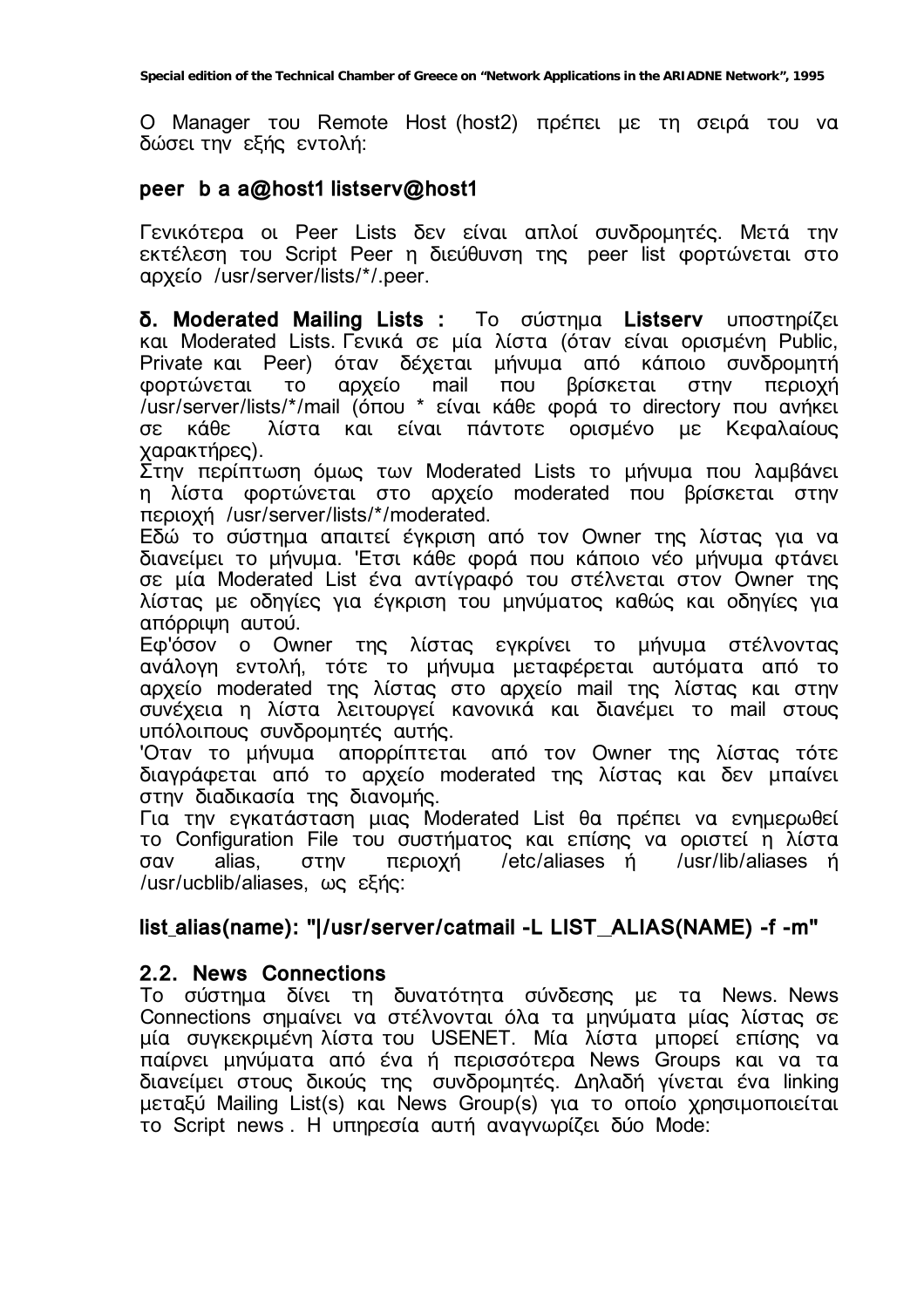Recieve: Με το mode recieve η λίστα έχει τη δυνατότητα μόνον να λαμβάνει από το News Group(s) και ποτέ δε θα στέλνει σε αυτό.

**Send-Recieve : Όπου η λίστα μπορεί να λαμβάνει μηνύματα από το** News Group(s) και να τα διανέμει στους συνδρομητές της αλλά μπορεί παράλληλα να στέλνει μηνύματα στο News Group(s).<br>Όπως αναφέρεται προηγούμενα χρησιμοποιείται το Script News και

για το προαναφερόμενο linking πρέπει να δοθεί η εντολή:

#### news <LIST\_ALIAS(NAME)> <news group> <email address> <mode>

Θεωρητικά το News Group δεν είναι ένας απλός συνδρομητής αλλά η διεύθυνσή του τοποθετείται μετά την εκτέλεση του Script στο αρχείο /usr/server/lists/\*/.news.

#### 2.3. Ιεραρχικά archives

Τέλος το σύστημα έχει ιεραρχικά archives όπου χρήστες, χωρίς απαραίτητα να είναι συνδρομητές, μπορούν να λαμβάνουν αρχεία από το σύστημα Listserv στέλνοντας την ανάλογη εντολή. Τα αρχεία αυτά χωρίζονται σε δύο κατηγορίες:

**a. Public Archives :** Όπου όλοι οι χρήστες μπορούν να παίρνουν αυτά τα αρχεία

**β. Private Archives : Οπου μόνον οι προνομιούχοι χρήστες (password)** έχουν το δικαίωμα να παίρνουν αυτά τα αρχεία διότι χρησιμοποιείται password για αυτά. Το password αυτό το δίνει ο Manager του συστήματος σε όλους τους χρήστες που πρέπει να έχουν access.

## 3. EVTO $\lambda$ ές του Listserv

Στο Κεφάλαιο αυτό, θα αναφέρουμε αναλυτικά τις εντολές που δέχεται ο Listserv, από χρήστες που θέλουν να γίνουν ή που είναι ήδη συνδρομητές στις λίστες που υποστηρίζει. Ο αριθμός των εντολών αυτών είναι περιορισμένος.

Ο χρήστης για να επικοινωνήσει με τον Listserv πρέπει να ακολουθήσει την εξής διαδικασία από το account που διαθέτει<br>στο σύστημα του LEON ή σε οποιοδήποτε άλλο σύστημα συνδεδεμένο στο παγκόσμιο INTERNET.

#### leon % mail listserv

**Subject:** Εδώ ο χρήστης μπορεί να δώσει οτιδήποτε αλλά συνήθως αναφέρεται συνοπτικά το αντικείμενο του θέματος, που προσδιορίζει το message body που ακολουθεί. Μετά το Subject ακολουθεί  $TO$ message body, όπου γράφονται μόνον εντολές που αναγνωρίζει το πακέτο Listserv.

 $\Omega$ Listserv σταματά να διαβάζει commands (εντολές), όταν δει το string "-- " σε μία κενή γραμμή. Σε όλες τις εντολές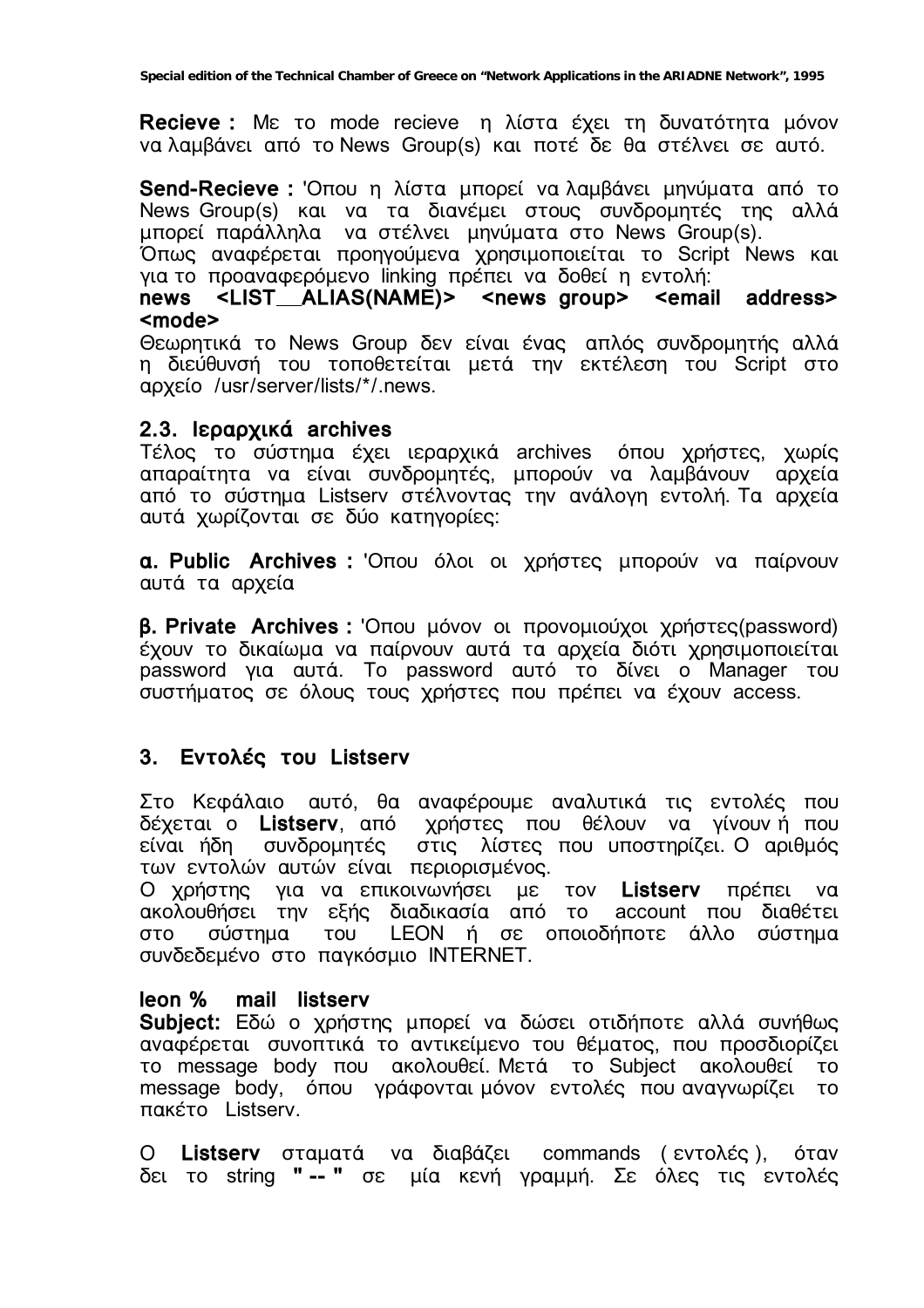που θα δούμε στη συνέχεια, ό,τι υπάρχει ανάμεσα στο σύμβολο **[ ]** είναι προαιρετικό και ό,τι υπάρχει ανάμεσα στο σύμβολο < **>** είναι υποχρεωτικό.

Συγκεκριμένα, οι εντολές που αναγνωρίζει ο Listserv, ταξινομημένες κατ'αλφαβητική σειρά, είναι οι εξής:

**Help [ topic ] :** Η εντολή help , όπως φαίνεται και από την ονομασία της είναι βοηθητική εντολή που παρέχει ο Listserv στους χρήστες. Ο χρήστης στέλνοντας ένα mail, που έχει μόνο την εντολή HELP, στην δικτυακή διεύθυνση του Listserv, παίρνει σαν απάντηση αναλυτικά όλες τις εντολές που χρησιμοποιεί ο Listserv.

Στο **[ topic ]** μπορεί να επιλεγεί μια συγκεκριμένη εντολή. Για παράδειγμα στέλνοντας την εντολή: HELP SUBSCRIBE, μπορούμε να πάρουμε μία πλήρη περιγραφή της εντολής subscribe.

Information < LISTNAME > : Ο χρήστης στέλνοντας με mail την προαναφερόμενη εντολή στην διεύθυνση του Listserv, μπορεί να δει το information file που έχει δημιουργηθεί για την mailing list με όνομα Listname και περιέχει γενικές πληροφορίες για τη<br>συγκεκριμένη λίστα. Το αρχείο αυτό της κάθε λίστας, είναι συγκεκριμένη λίστα. Το αρχείο<sup>΄</sup> προσβάσιμο στον χρήστη, ανεξάρτητα αν είναι συνδρομητής<br>σ'αυτήν, δηλαδή οποιοσδήποτε χρήστης μπορεί να πάρει Ο'αυτήν, δηλαδή οποιοσδήποτε χρήστης μπορεί να πάρει<br>πληροφορίες για κάποια λίστα χωρίς απαραίτητα να είναι πληροφορίες για κάποια λίστα χωρίς απαραίτητα να είναι συνδρομητής στη λίστα αυτή.

**Lists :** Ο χρήστης δίνοντας αυτήν την εντολή, μπορεί να πάρει λίστα των ονομάτων και των διευθύνσεων των mailing lists που έχουν δημιουργηθεί και ελέγχονται από αυτό το σύστημα listserv και για μικρή περιγραφή τους. Η εντολή αυτή μπορεί να χρησιμοποιηθεί, χωρίς απαραίτητα να είναι κανείς συνδρομητής σε κάποια λίστα.

**Reciepients < LISTNAME > or Review < LISTNAME > :**  Αποτέλεσμα αυτής της εντολής είναι ο κατάλογος όλων των<br>συνδρομητών της συνκεκριμένης λίστας Είναι προσβάσιμη. συνδρομητών της συγκεκριμένης λίστας. Είναι προσβάσιμη, ανεξάρτητα αν κάποιος είναι συνδρομητής στην λίστα, με εξαίρεση τις private lists, στις οποίες μόνο τα μέλη μπορούν να χρησιμοποιήσουν την εντολή αυτή.

Set < LISTNAME > [ < option > < value > ]:H EVTO $\lambda$ ή SET ορίζει τις παραμέτρους του mail με τις οποίες ο συνδρομητής μπορεί να "μιλήσει" σε μία συγκεκριμένη λίστα.

Για να κάνει ο sender χρήση αυτής της εντολής θα πρέπει πρώτα να έχει γίνει συνδρομητής στη λίστα που προσδιορίζει με την εντολή SET.

Ο συνδρομητής για να αλλάξει τις παραμέτρους επικοινωνίας, δίνει την εντολή: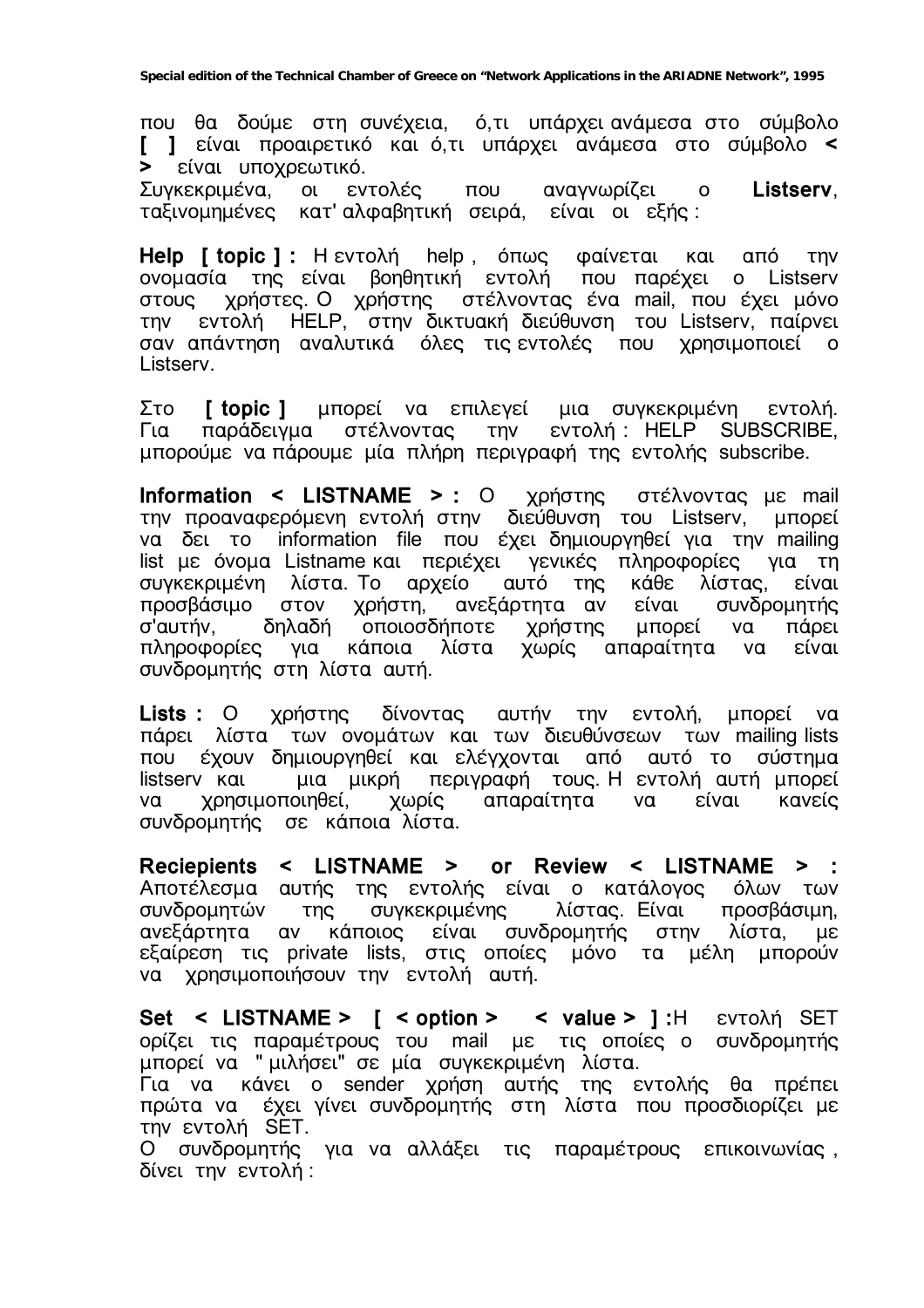SET LISTNAME OPTION VALUE Συγκεκριμένα, το option πρέπει πάντα να είναι το: mail H παράμετρος value μπορεί να είναι ack, noack, postpone, digest

'Έτσι έχουμε τις εξής 4 διαφορετικές περιπτώσεις:

**a. set < listname > mail ack :** Ο συνδρομητής έχει τη δυνατότητα κάθε φορά που στέλνει mail στη συγκεκριμένη διεύθυνση της λίστας, να κάνει το mail του αναγνωρίσιμο. Δηλαδή ο Listserv, εκτός από την αποστολή του mail στους υπόλοιπους συνδρομητές, στέλνει το mail αυτόματα και στο sender.

**β. set < listsname > mail noack : Ο συνδρομητής δε** λαμβάνει το mail που στέλνει, αντίθετα με την προηγούμενη περίπτωση που αυτό πραγματοποιείται. Από default το option του mail παίρνει την τιμή αυτή.

**γ. set < listname > mail postpone :** Σ' αυτή την περίπτωση, ο συνδρομητής απενεργοποιεί το mail που απευθύνεται σε αυτόν. Έτσι κάποιος χρήστης, που είναι για παράδειγμα Δυτον: Στος κατιστος χρηστης, του υπο τη χρήση της παραμέτρου postpone να μη λαμβάνει ποτέ mail από αυτές. Το mail ενεργοποιείται ξανά, με την αλλαγή της τιμής postpone TOU mail.

#### **‰. set < listname > mail digest :**

Με αυτή την εντολή, όσα mail απευθύνονται στον συνδρομητή, με τη καθημερινή κίνηση της λίστας, ομαδοποιούνται σε digest και στέλνονται περιοδικά στον συνδρομητή.

**Statistics < LISTNAME > [ Subscriber e-mail address ] : H**  $\epsilon$ **ντολή** αυτή παρέχει κατάλογο των συνδρομητών της λίστας και άφτης παρέχει πάταπειρεί του ευτερεμητού της ποτέας παι στη συγκεκριμένη λίστα. Ειδικότερα, κάθε συνδρομητής αντιπροσωπεύεται από ένα νούμερο, το οποίο αυξάνεται μόνον στην περίπτωση που ο συνδρομητής θα "μιλήσει" στη λίστα.Η λίστα είναι προσβάσιμη, χωρίς απαραίτητα ο χρήστης να είναι συνδρομητής στη λίστα Έτσι, μπορεί να πάρει στατιστικά για μια λίστα, π.χ. για την κίνηση και τα μέλη της—και να αποφασίσει στη συνέχεια αν θα γίνει συνδρομητής σε αυτήν.

**Subscribe < LISTNAME > < Your Fullname > :**Eíval o μοναδικός τρόπος για να γίνει ο χρήστης συνδρομητής στην συγκεκριμένη λίστα. Το πακέτο Listserv όταν λαμβάνει αυτή την εντολή, κάνει τον sender συνδρομητή και του στέλνει μήνυμα επιβεβαίωσης εγγραφής. Το <LISTNAME> δίνεται με κεφαλαίους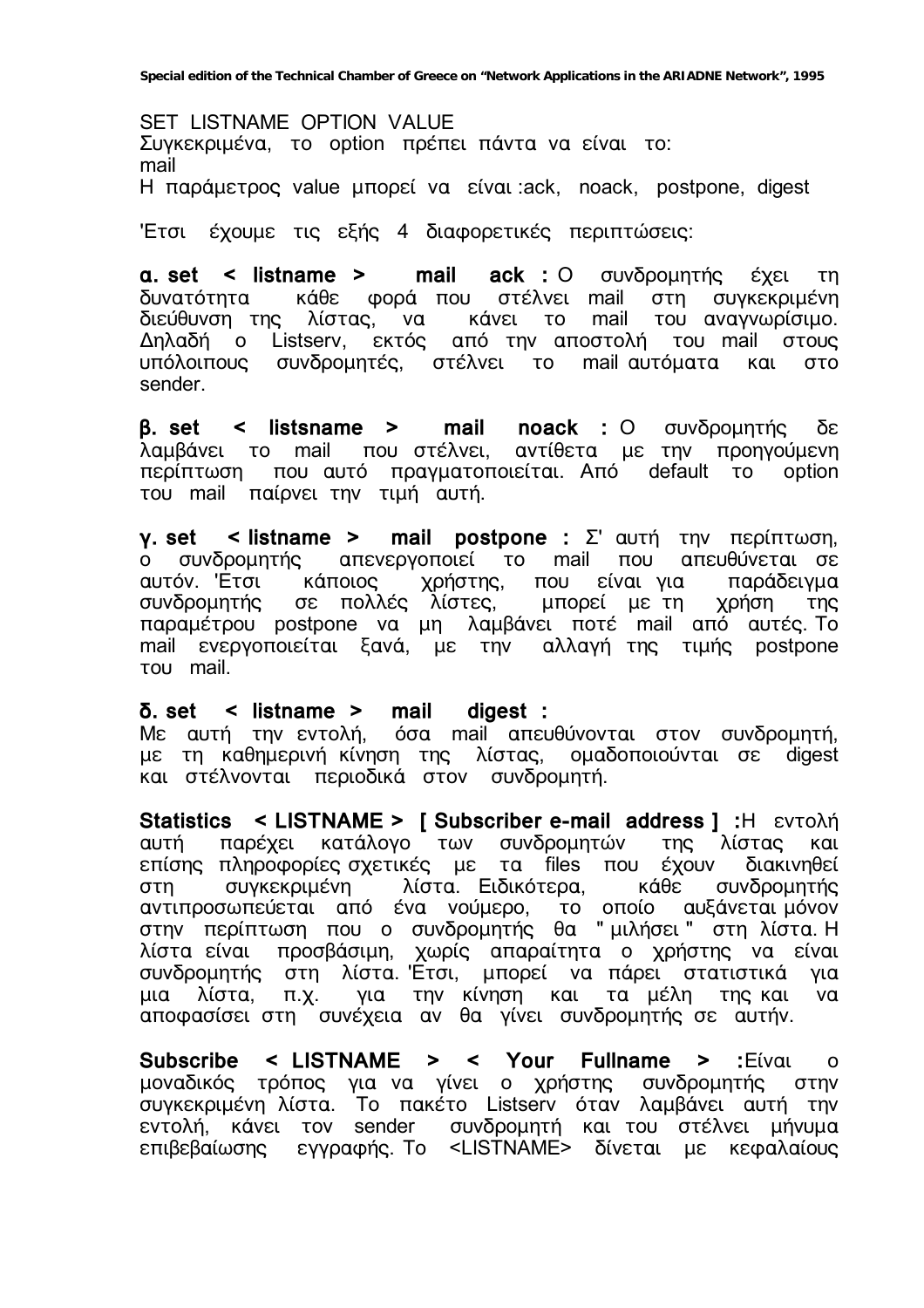και καθορίζει τη "λίστα εγγραφής του χρήστη. Στο χαρακτήρες <Fullname> ορίζεται πλήρως το όνομα του συνδρομητή.

Unsubscribe < LISTNAME > or Signoff < LISTNAME > :ME την εντολή αυτή, ο αποστολέας διαγράφεται από τον κατάλογο συνδρομητών της συγκεκριμένης λίστας και επίσης<br>μήνυμα επιβεβαίωσης διαγραφής από τον Listserv. λαμβάνει

Which : Βοηθητική εντολή που παρέχει ο Listserv στους υποστηρίζει. Έτσι συνδρομητές των λιστών  $\overline{u}$ ou αν κάποιος σε ποιες θέλει να δει λίστες έχει ήδη χρήστης, νίνει να το πληροφορηθεί από τον Listserv, συνδρομητής μπορεί δίνοντας την παραπάνω εντολή.

### 4. Διαδικασία Εγκατάστασης του πακέτου Listserv5.5

Η διαδικασία εγκατάστασης του πακέτου Listsery πέρασε από τα ακόλουθα στάδια:

α. Δημιουργία του account server στο σύστημα του leon: Για τη μηχανή leon έχουμε: leon|# /usr/etc/install/add-user server 123 20 /usr/server/bin/csh. **LISTSERV** Στη συνέχεια δίνεται **TO** password yig to server account: leon# /bin/passwd server

**β.** Γίνεται η μεταφορά του πακέτου listserv5.5.s.z από το cs.bu.edu µc I.P. address 128.197.10.1 στην περιοχή site /usr/server του leon με χρήση του FTP πρωτοκόλλου.

γ. Το πακέτο γίνεται uncompress με τις ακόλουθες εντολές:

# leon % uncompress -v listserv5.5.sh.z

#### leon % sh listserv5.5.sh

προαναφερόμενες εντολές, έχουν σαν αποτέλεσμα  $\Omega$ **TNV** αποσυμπίεση του πακέτου και τη δημιουργία αρχείων και directories που χρειάζεται το σύστημα για να "τρέξει".

δ. Επειδή ο Compiler του leon είναι Ansi και το πακέτο είναι γραμμένο σε Anci-C χρειάζεται ένα δεύτερο πακέτο, το οποίο θα επιτρέπει τη συμβατότητα ανάμεσα στους δύο Compilers. Το πακέτο αυτό είναι το unproto και "αντλείται" με χρήση του πρωτοκόλλου FTP από την προαναφερόμενη μηχανή cs.bu.edu στο directory /pub/unproto.

Το πακέτο είναι σε tar μορφή (unproto2.tar.z) και για το λόγο αυτό είναι απαραίτητες οι ακόλουθες εντολές νια **TNV** αποσυμπίεσή του.

## leon % uncompress -v unproto2.tar.z

leon % tar-xyf unproto2.tar

Δημιουρνήθηκαν πάλι τα αρχεία και directories  $T\alpha$  $\overline{101}$ χρειαζόταν το σύστημα μεταξύ των οποίων directory και το